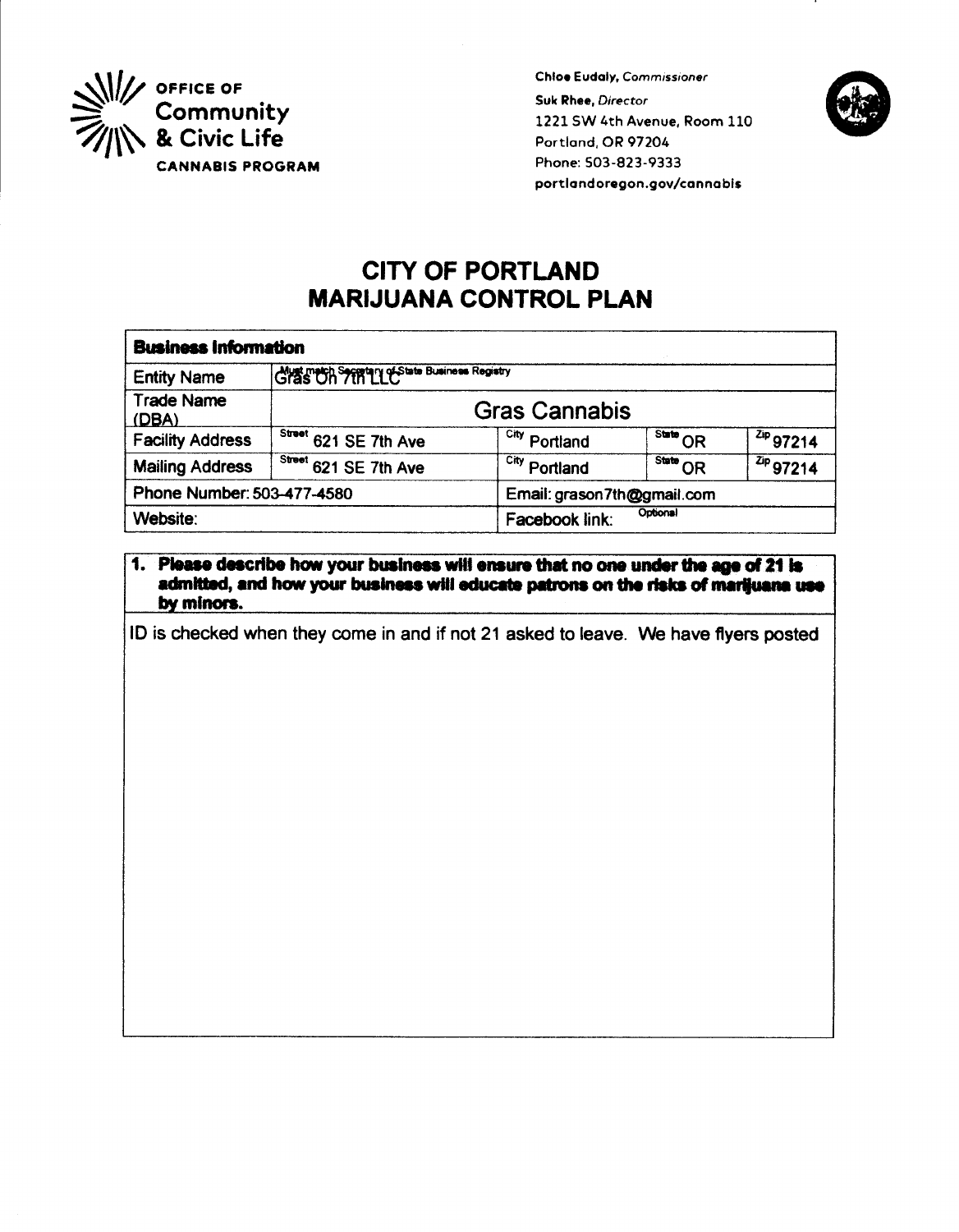# 2. Please describe how your business will prevent cannabls products from being consumed around or near your business.

lf anyone is seen on property consumiing they are asked to leave and watched to ensure they do leave.

#### 3. Please describe how your business will prevent and address potential negative impacts to neighborhood livability such as noise, parking, garbage, or lollering from your patrons.

Our location is commercial so no residential near by. We have garbage picked up regularily and we pick up trash on property dropped. No one is allowed to hang out on the property.